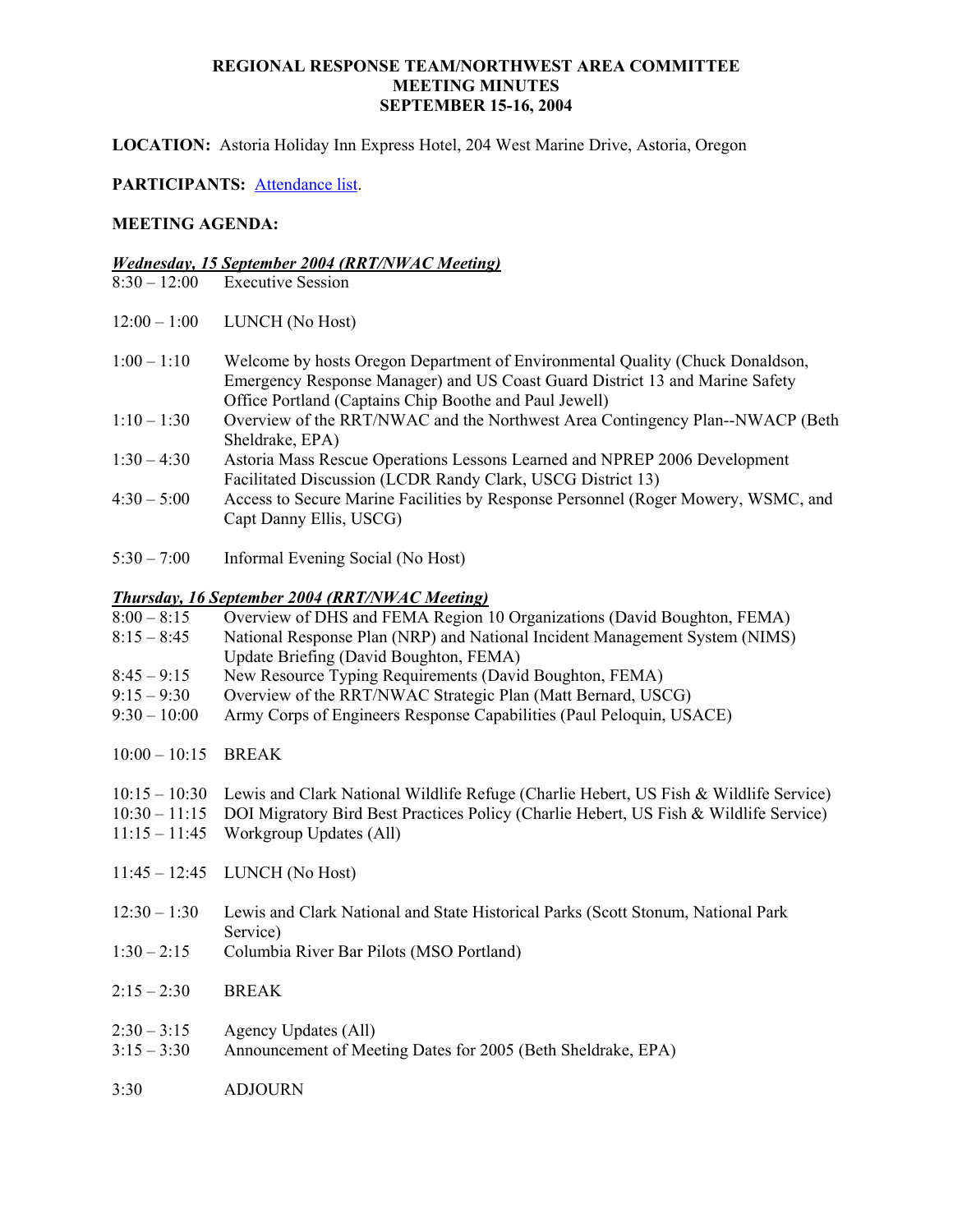## **SEPTEMBER 15, 2004 MINUTES:**

Chuck Donaldson (ODEQ) and Captain Boothe (USCG) called the meeting to order at 1307 hours and conducted general introductions of participants, provided a brief overview of their agencies, and an explanation of the role of the RRT/NWAC.

## **OVERVIEW OF THE RRT/NWAC AND THE NORTHWEST AREA CONTINGENCY PLAN**

Beth Sheldrake (EPA) presented a brief overview of the response authorities for the RRT/NWAC, including the federal and state statutes. She discussed the implementation of response authorities in accordance with the National Contingency Plan and the Regional Contingency Plan. She outlined the history behind the development of the National Contingency Plan following the Exxon Valdez Oil Spill, which produced the OPA90. She detailed the organization of Area Committees and their associated Area Contingency Plans. She also discussed the National Response System from the NRT to the RRT to the LEPCs, TERCs and SERCs. The discussion continued with the roles and authorities of the FOSC, the SOSC, and the TOSC and the EPA, USCG and the DoD jurisdictional areas.

Ms. Sheldrake continued the discussion with an overview of the Region 10 RRT and NWAC, including the current organization and membership for the Region 10 RRT/NWAC. She explained why the two groups had been combined and outlined the responsibilities of both the RRT and the NWAC. She then discussed the expectations of members and offered ways for the public to get involved with the RRT/NWAC. She concluded with an overview of the Northwest Area Contingency Plan and offered the public website for the RRT/NWAC at [www.rrt10nwac.com](http://www.rrt10nwac.com/) as a source for more information.

## **NPREP 2006 DEVELOPMENT TIMELINE**

Commander Bill Whitson (USCG) provided an overview of the National Preparedness for Response Exercise Program and discussed the USCG intent and a proposed development timeline for the upcoming Columbia Challenge NPREP in 2006 on the Columbia River. Commander Whitson proposed making this full-scale exercise into an event that simultaneously exercised several contingency plans. To that end, he appointed Sean Schenk (MSO-Portland) and Randy Clark (USCG D13) to develop the exercise plan for Columbia Challenge.

Sean Schenk was introduced and he [presented](http://www.rrt10nwac.com/ppt_main.asp?varDir=15&varCount=8&varFile=040915_rrtnwac.pdf) an overview of the personnel involved in the development of the exercise plan. Lieutenant Commander Schenk then discussed the broad objectives of the 2006 NPREP, which included exercising multiple plans simultaneously, responding to a complex incident at multiple locations, not conducting a SONS exercise, and developing a timeline that allows for sequential development through CPXs, TTXs and FTXs. He then discussed the timeline and the plans that would be exercised during the 2006 NPREP, which included the NWACP, the Mass Rescue Operations Plan, the Area Maritime Security Plan, and the Counter-Terrorism Plan that is still under development. Shawn Schenk then discussed a detailed development timeline that incorporated the planning and scenario development meetings where participants and objectives would be determined. He then discussed the next steps for the 2006 NPREP development, which included the initial NPREP Design Committee Meeting on October 20, 2004, where the participants, objectives, and locations for the exercise would begin to take shape. He then provided the contact information for Lieutenant Mike Block (MSO-Portland) for interested parties/agencies to be able to contribute to the development of the NPREP.

Bill Whitson concluded the presentation by stating that the goal for the 2006 NPREP was to stress the system and the only way to do so would be by having the most qualified representatives in critical positions for the exercise. However, he emphasized that the scenario for the exercise will not be an incident of national significance, but it would be challenging. He also mentioned that it is possible that any terrorism incident could be considered a SONS, but that participants will be allowed to manage the incident, rather than being directed. Finally, Commander Whitson emphasized that the sequential development, or "crawl, walk, run" method of exercising would be used to maximize lessons learned and increase the overall preparedness of all participants during the NPREP.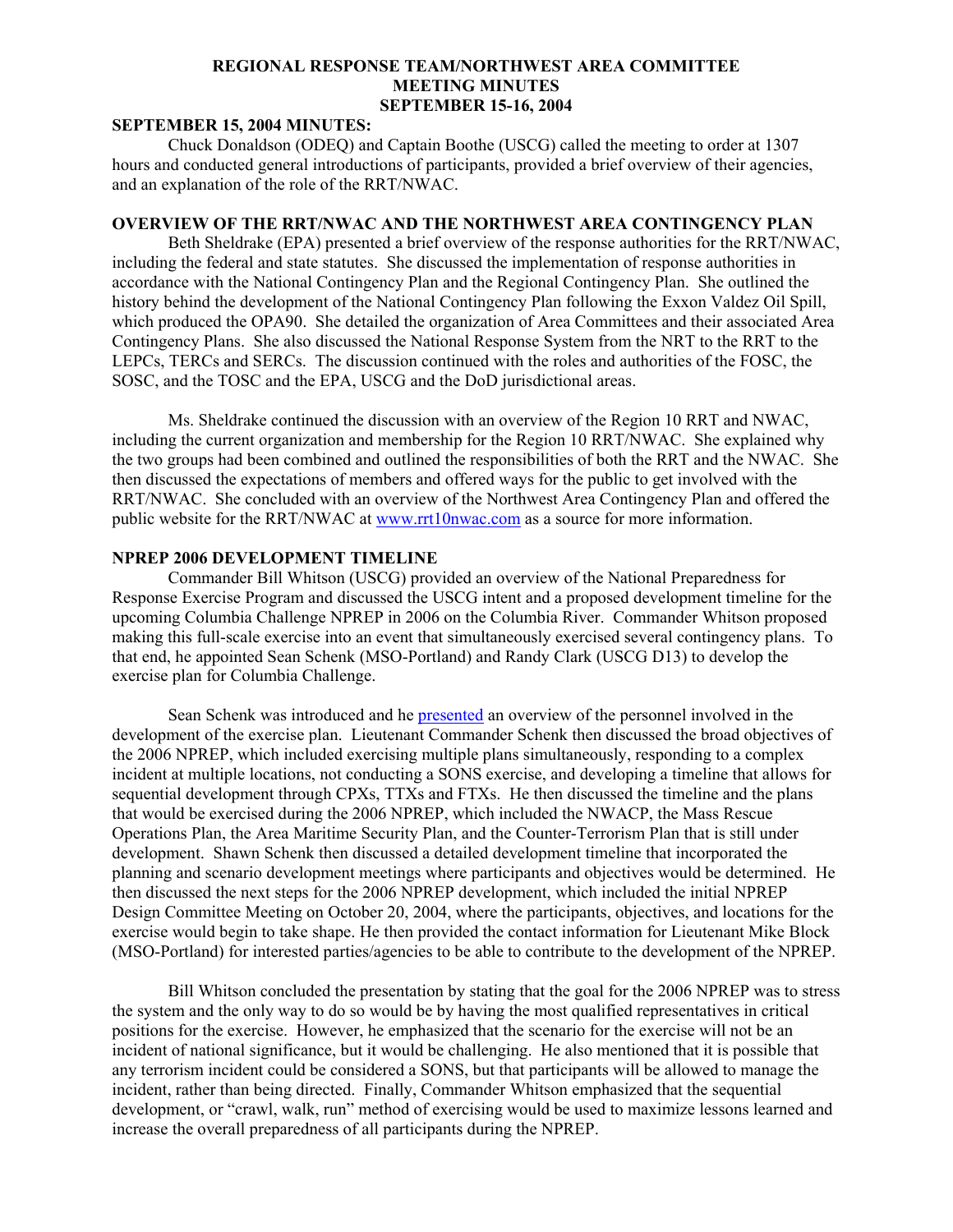## **ASTORIA MASS RESCUE OPERATIONS LESSONS LEARNED**

Lieutenant Adam Merrill (USCG – Air Station Astoria) presented an overview of the exercise, which involved the response to a collision between a commercial fishing vessel and a charter boat in the Columbia River. The joint exercise was conducted in conjunction with local and county first responders and other community resources. The scenario had several peculiarities to exercise multiple plans and tax response resources, including a search rescue component, hazardous materials and criminal investigation components in the form of a simulated methamphetamine laboratory aboard one of the vessels, an oil spill component resulting from leaking fuel from both vessels, and a salvage operations component. Lieutenant Merrill outlined the objectives of the exercise, which were to validate the Mass Rescue Operations Plan, work together with local response resources, and capture lessons learned into the USCG system. He then discussed the conclusions drawn by the evaluators and summarized them into the following four common themes that surfaced from the exercise:

- The Incident Commander must remain detached from the tactical resources.
- There is no common communications network for all response resources.
- There was no visual representation of the incident scene or the incident command structure.
- Implementation of ICS was driven by the incident, rather than by NIMS doctrine.

Captain Michael Ferrell (USCG – Air Station Astoria) then conducted a detailed overview of the specific actions taken during the exercise by all participants and how each of the lessons learned was manifest during the scenario. He then fielded several questions from the audience about the conclusions drawn in the after-action report, especially regarding the strategies taken to alleviate communications barriers between responders and the lack of experience with ICS and Unified Command amongst all response agencies. Finally, he concluded with a discussion about how the exercise conducted in Astoria could assist with the development of the 2006 NPREP. He also mentioned that there would be more exercises in January and May that could be integrated into the sequential development process for the 2006 NPREP.

## **NPREP 2006 FACILITATED DISCUSSION**

Randy Clark led a discussion with the audience about the 2006 NPREP on the Columbia River. He opened the discussion by inviting attendees to think about how to exercise multiple simultaneous functions, as in the Astoria Mass Rescue Exercise example given. He then asked for attendees to suggest scenarios that are a cause for concern when compared with the plans for any particular type of incident. Some of the scenarios that were put forth by the meeting attendees were as follows:

- Accidents involving cruise ships and other passenger vessels.
- Illness and disease forcing quarantine of cruise ship crew and passengers.
- Aircraft accidents into the river.
- Vessel hijackings.
- Tanker groundings.
- Vessel fires.
- Breached dams or collapsed bridges across river channel.
- Earthquakes and tsunamis.
- Casualties amongst responders and/or loss of resources.
- Labor strikes/closures at port facilities and the economic consequences.
- Severe weather variables.
- Dirty bomb/WMD in shipping containers.
- Political and jurisdictional issues along the Columbia River between WA/OR.
- Criminal and terrorism aspects within the response.
- Secondary devices and evidence preservation concerns.
- Communications issues among responders.
- Transportation/access issues to facilities/ports.
- Logistical concerns related to incident footprints.
- Ammonia shipments.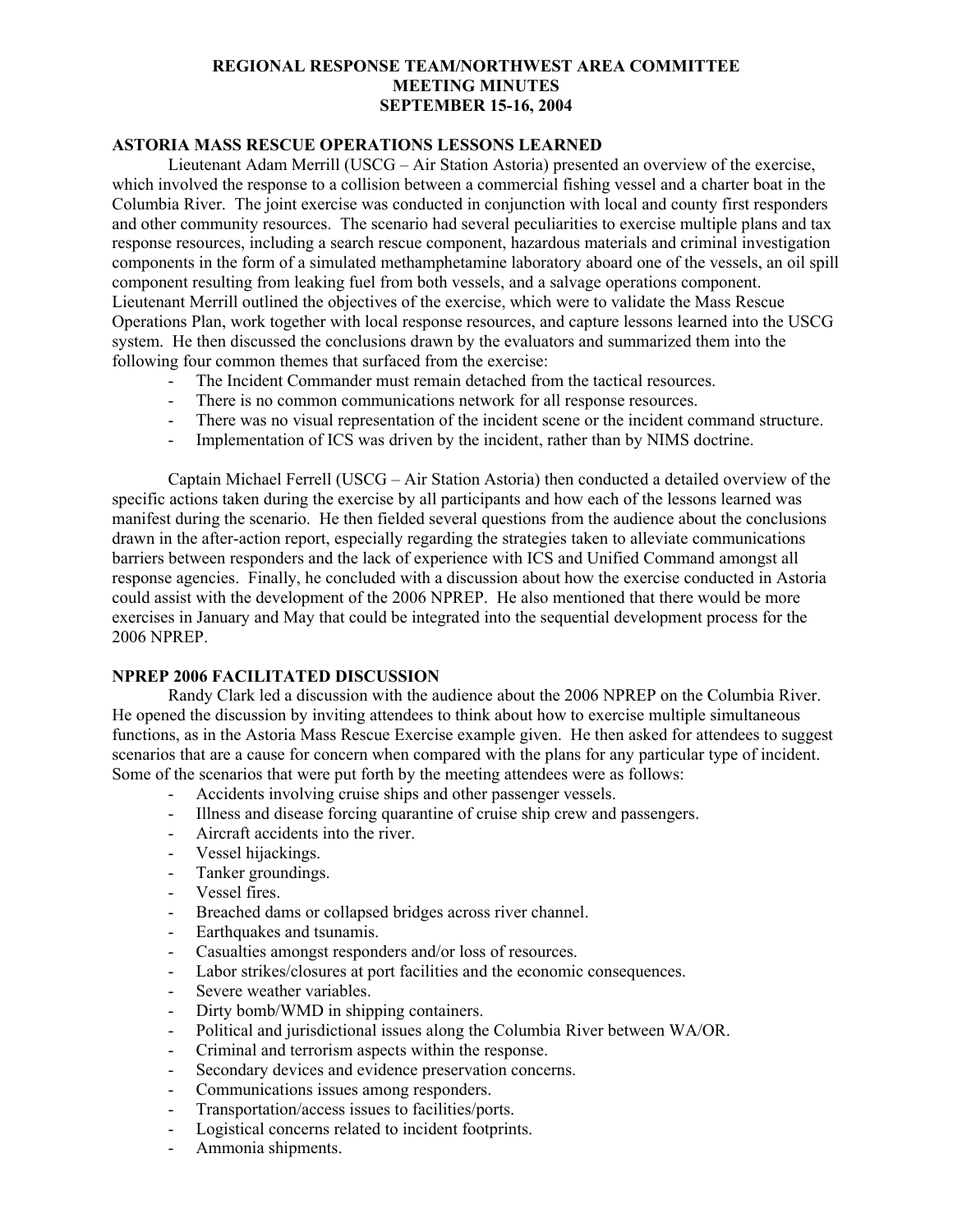Randy Clark concluded the discussion by inviting attendees to volunteer to participate in the design committee meeting. There was a discussion that followed about the plans that need to be exercised based upon various agency missions. Some of the plans that were offered were the ESA Wildlife Plans, the NRDA and tribal ERPs. Randy Clark finished the discussion by reiterating the need for additional volunteers for participation in the 2006 NPREP Design Committee.

### **MARINE FACILITY SECURITY**

 Phil McCrudden (Washington State Maritime Cooperative) provided an overview of the role of the Washington State Maritime Cooperative in the response community as a spill management agency for various maritime facilities. As a result of the WSMC reviews of facilities and their response plans, and in light of recently implemented MTSA port security requirements, the WSMC discussed the paradigm occurring throughout the response community related to access to port facilities during emergencies. First responders will likely continue to have access during incidents within port facilities, however, at elevated MARSEC levels the contracted spill response crews and spill management representatives may not be permitted entry during the initial stages of an incident. Mr. McCrudden also mentioned the need for additional credentialing and vetting for contractors, vendors, and suppliers to be implemented uniformly throughout the maritime community in the region. The long-term solution is the proposed Transportation Worker Identification Card (TWIC), but it will not be implemented for a few years.

Mr. McCrudden and Roger Mowrey of WSMC asked the NWAC to look at this issue from a regional perspective and consider implementing a standard or issuing guidance amongst the regulated facilities that requires each facility security officer and facility response plan to determine how security and access issues will be resolved. WSMC suggested that the USCG and port facilities consider conducting outreach or training programs for facility security officers to prevent any potential future problems during oil spills or terrorism responses, given the MTSA requirements. Additionally, Mr. McCrudden suggested that response contractors should not be subject to the same vetting process as other contractors and vendors, since it will reduce the number of qualified, locally available response resources at any incident and prevent the timely clean-up without USCG intervention required.

Captain Ellis (MSO-PS) addressed the issue and pledged to address it within the region. He also mentioned that everyone, including response contractors, would likely have to undergo some vetting process to establish approved employee access lists, verify credentials and identify scenarios where exemptions to MARSEC protocols would be permitted. Captain Ellis also mentioned that he would address the issue with facility security officers and vessel security officers at an upcoming meeting and invited WSMC to the meeting to voice concerns. He didn't think it would be a big issue over the longterm, but that it may need to be addressed by the incident commander on-scene for staffing reasons. There was further discussion related to several theoretical security scenarios at various MARSEC levels and examples mentioned by a spill responder from Clean Sound gave support to sustaining requirements for vetting all vendors and contractors, regardless of their role in the response. However, the examples given did not address all the homeland security issues addressed by WSMC and the need for efficient or effective response, as highlighted by Dale Jensen (Ecology).

### **WEYERHAUSER/LONGVIEW FIBER OIL SPILL**

 Paula Stoppler, Brian Wood, and Paul Hughes of the spill response team at Weyerhauser's Longview Fiber facility in Longview, WA, briefed the RRT/NWAC on an incident that occurred just after midnight at their tank farm on August 26, 2004. Weyerhauser reported that a tanker was breached when a skid-steer loader slid down a containment berm into a valve on the tank, releasing 18,000 gallons of diesel fuel. EPA OSC and Ecology responded. Paula Stoppler provided an overview of the incident and some background on the preparations Weyerhauser had made prior to the incident that proved helpful during the incident management. She mentioned the response plans and drills that Weyerhauser had conducted with Ecology and how those efforts allowed them to implement ICS early and rapidly contain the oil. Ms. Stoppler highlighted the need to rapidly get the planning section executing the planning cycle to alleviate some of the chaos within the operations section prior to the end of the first operational period.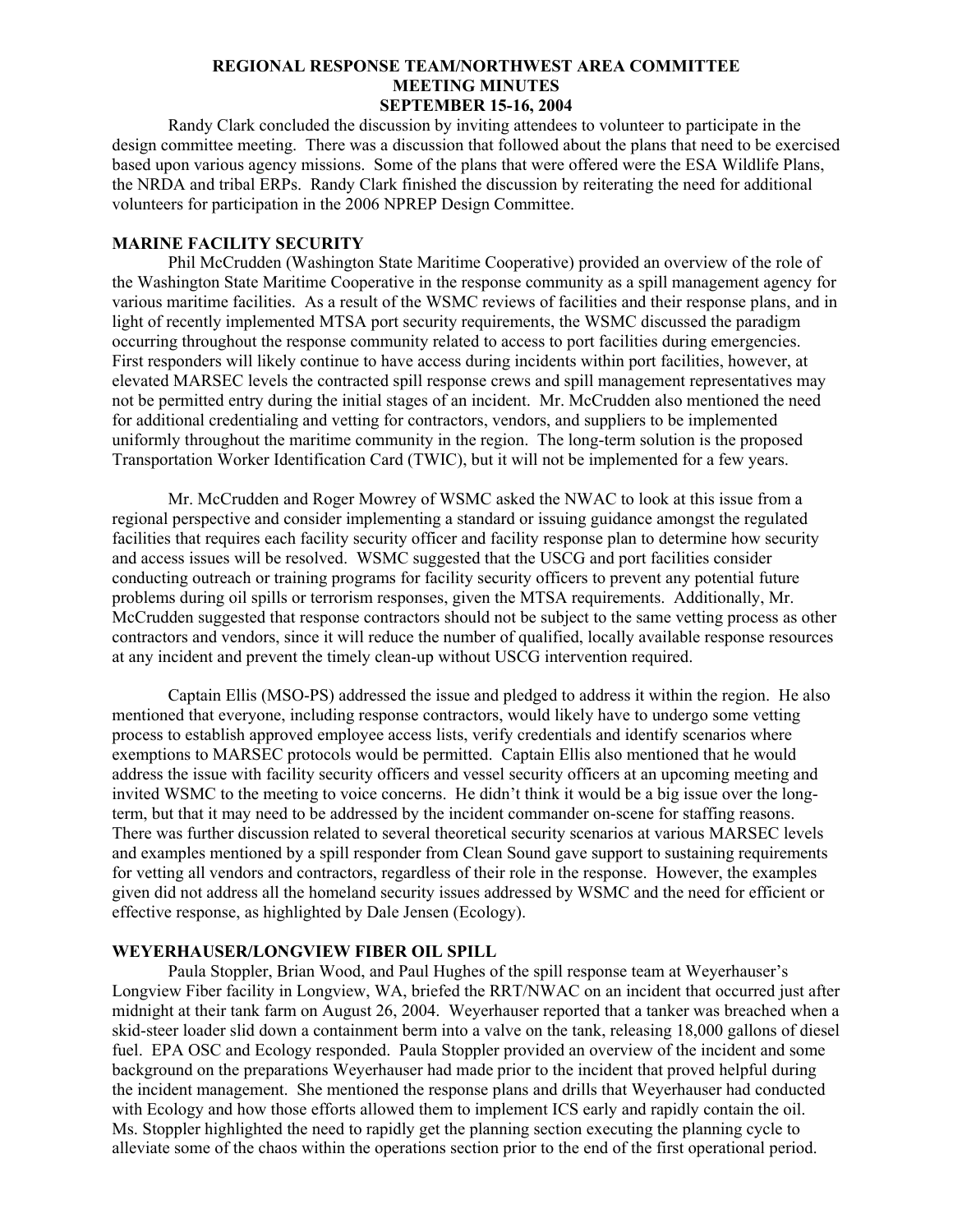Brian Wood presented a more detailed account of the incident chronology, and of the response, recovery, and mitigation phases of the incident. He then discussed the lessons learned and the successes of the incident, including the ability to rapidly get the planning section ahead of the operations section, the performance of the PIO and the communications plan. The federal jurisdictional boundary issues between USCG and EPA were discussed as they related to the incident, which was adjacent to the Columbia River. Upon notification, the National Response Center asked the responsible party whether the facility was within EPA or USCG jurisdiction. The consensus reached on-scene by the EPA OSC and representatives from MSO Portland was that it was within EPA jurisdiction until or unless the diesel reached the Columbia River. Additionally, the question was raised about whether the structural integrity of the leaking tank was a concern during the initial phase of the response. The Weyerhauser spill response team mentioned that the issue was not addressed, since the containment berm would hold the contents of the ruptured tank and an adjacent tank. The final discussion was related to how Weyerhauser would handle the recovered product. Brian Wood stated that most of it would be returned to the industrial processes once all water was removed, thereby greatly reducing waste disposal costs.

### **ADJOURNMENT**

Matt Bernard (USGC) concluded the formal portion of the day's meeting at 1554 hours. The RRT/NWAC Meeting will reconvene at 0800 hours on September 16, 2004.

### **SEPTEMBER 16, 2004 MINUTES:**

Beth Sheldrake (EPA) called the meeting to order at 0808 hours and introduced all new participants for the second session of the RRT/NWAC meeting.

## **OVERVIEW OF DHS AND FEMA REGION 10 ORGANIZATIONS**

David Boughton (FEMA) [presented](http://www.rrt10nwac.com/ppt_main.asp?varDir=16&varCount=25&varFile=040915_rrtnwac.pdf) an overview of the integration of FEMA into the Department of Homeland Security during the ongoing restructuring of the federal government. He mentioned that the current structure of FEMA would likely remain roughly the same for the foreseeable future, despite the gyrations of DHS. Mr. Boughton explained that since the Department of Justice's Office of Domestic Preparedness (ODP) was incorporated into DHS in 2002, FEMA no longer provides grants, including the Emergency Management Performance Grants, Citizens Corps Grants and Assistance to Firefighter Grants, which have all been exported to ODP. He outlined the current structure of FEMA, the mission of each of the divisions, and how each of the divisions was affected by the government reorganization. He stated that the main role of FEMA had not changed and that most of the 3,400 nationwide employees were actively deployed in support of hurricane-ravaged communities in the Southeastern U.S. David Boughton then discussed the proposed organization of DHS as he understands it. He speculated that the final structure would involve 8-10 regions and two area offices, in Anchorage and Honolulu, respectively. He didn't anticipate any changes or announcements would be made until after the elections in November.

#### **NRP AND NIMS UPDATE**

David Boughton discussed the historical context behind the development of the [National Incident](http://www.rrt10nwac.com/ppt_main.asp?varDir=17&varCount=13&varFile=040915_rrtnwac.pdf)  [Management System and the National Response Plan](http://www.rrt10nwac.com/ppt_main.asp?varDir=17&varCount=13&varFile=040915_rrtnwac.pdf). He discussed the Homeland Security Presidential Directives (HSPDs) that have been issued since September 11, 2001. He highlighted HSPD-5 as the foundation for the development of NIMS and the NRP. The goal of these efforts is to standardize an allhazards approach for emergency management and to enable a coordinated response from all levels of government. Mr. Boughton further explained NIMS and the requirement for the use of ICS at all incidents. He then discussed the NRP, the incorporation of the National Contingency Plan, and the plans that it supercedes, including the Federal Response Plan, the Federal Radiological Emergency Response Plan, the CONPLAN and the Interim National Response Plan that was promulgated shortly after 9-11. He explained the role of the NRP as a guide for the federal government's response to an incident of national significance, which he also defined. Finally, he outlined the organization of the NRP, the content of the associated annexes and Emergency Support Functions (ESFs), and the development timeline through the final document approval date in January 2005.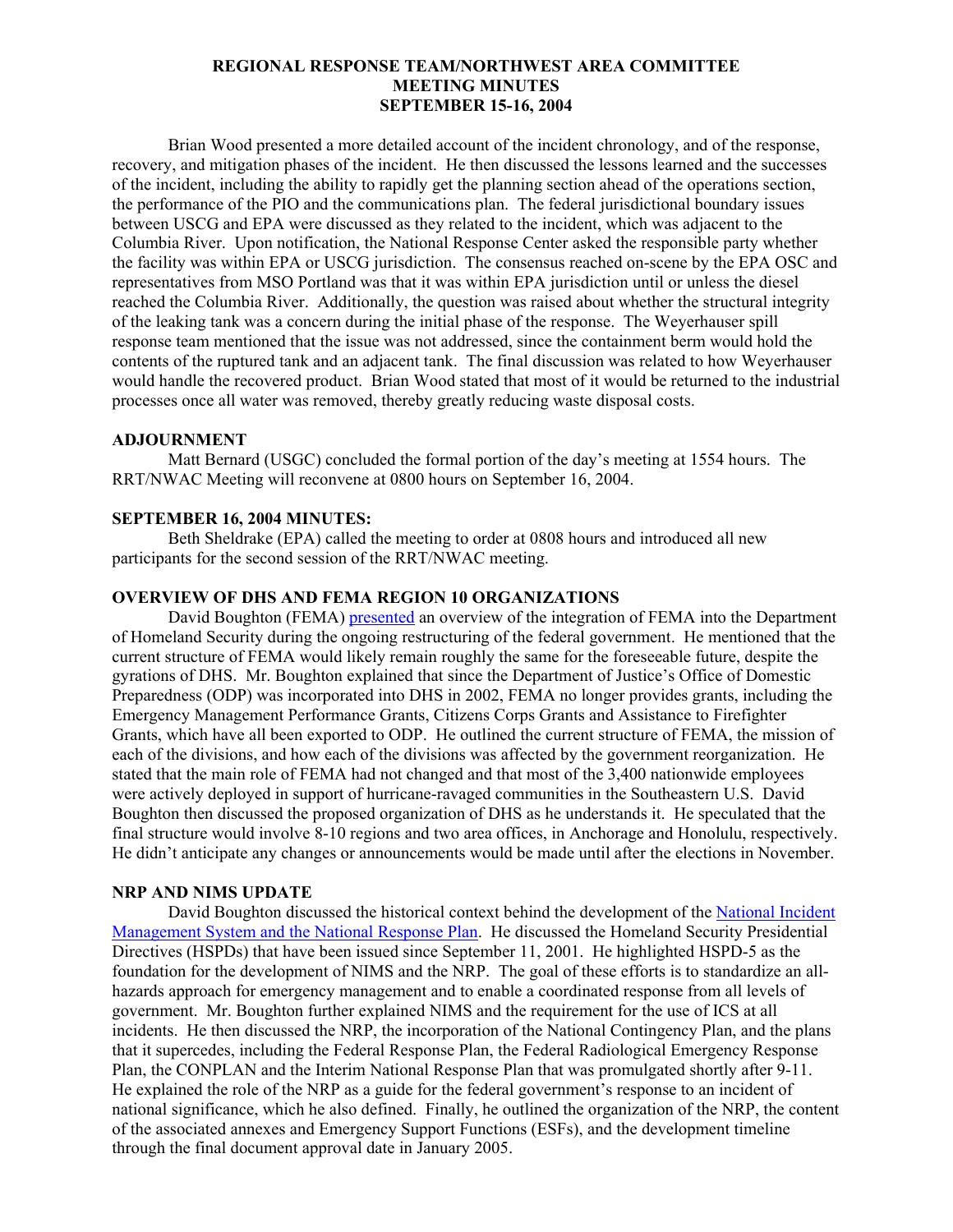## **NEW RESOURCE TYPING REQUIREMENTS**

David Boughton continued the discussion of FEMA and DHS initiatives related to emergency management, including the [National Mutual Aid and Resource Management Initiative,](http://www.rrt10nwac.com/ppt_main.asp?varDir=18&varCount=19&varFile=040915_rrtnwac.pdf) which is designed to foster mutual aid agreements between all jurisdictions (both horizontally and vertically), standardize resource typing definitions for use in mutual aid, develop a secure automated database of all mutual aid resources available, and establish a nationwide standard for credentialing emergency response personnel that are certified for specific duty positions. Mr. Boughton presented an update on the status of each of the components of the initiative and mentioned that some of the projects have been outsourced to contractors, including the resource typing definitions. He stated that the Automated Resource Management System (ARMS) will not be available in prototype version until 2005 and the final version will be produced once the resource-typing project has been completed. Mr. Boughton stated that the entire program is primarily directed at the state and federal level and that it will cover both fire and hazardous materials resources. Additionally, he mentioned that FEMA is considering developing an ICS 700-level course related to requesting, using and tracking mutual aid resources at large or complex incidents. Following his presentation, there was a brief discussion about the ARMS, the eventual public and stakeholder comment period and the integration of FEMA and DHS into NORTHCOM.

## **OVERVIEW OF RRT/NWAC STRATEGIC PLAN**

Matt Bernard [presented](http://www.rrt10nwac.com/ppt_main.asp?varDir=19&varCount=8&varFile=040915_rrtnwac.pdf) an overview of the final draft of the RRT/NWAC Strategic Plan. He discussed the changes that had been made to the draft since it was presented at the RRT/NWAC Meeting in May. He went through the purpose and vision for the RRT/NWAC. He reviewed the mission statement and provided a detailed review of the objectives, strategies and prioritization for each. He then reviewed the proposed timeline for implementation of the Strategic Plan. He mentioned that the Steering Committee had additional modifications to make, including the creation of a performance metric to measure the progress of the RRT/NWAC in accomplishing their strategic objectives, prior to final approval by the Executive Committee. Following the presentation, there was a brief discussion about the changing priorities of some of the objectives and the need for incorporating lessons learned about spills into the strategic plan objectives.

## **U.S. ARMY CORPS OF ENGINEERS RESPONSE ORGANIZATION AND CAPABILITIES**

Paul Peloquin (USACE) briefed the RRT/NWAC on the environmental compliance and spill response organization of the U.S. Army Corps of Engineers within the local districts and nationally/globally. He mentioned that within the Northwest Division there are three districts, Seattle, Portland and Walla Walla. In each of the divisions there are Environmental Compliance Coordinators, who are charged with maintaining spill response plans and for training facility personnel at facilities throughout the district. These Environmental Compliance Coordinators (ECCs) have established a response network that has the capability to reach back to resources at the national level. This network has been established and is maintained by regular conference calls and regional meetings. These ECCs are selected based upon qualification standards, including the requirement for an advanced technical degree in either Environmental Engineering or Natural Resource Management and training in ICS. The Northwest Division ECCs in are now partnering with Ecology, ODEQ and the EPA.

Mr. Peloquin acknowledged that despite the efforts made by the ECCs within the Northwest Division, there were some significant spills that occurred in the last year. He mentioned that the USACOE has redoubled efforts to review and update containment and SPCC plans and to conduct additional response training at each facility to enhance the immediate response to and containment of spills by on-scene personnel. He said that the USACOE generally trains its maintenance personnel to serve as the initial responders and they are trained to deployment of absorbent booms and pads. He also stated that there is a broader effort throughout the Army to institutionalize environmental stewardship, called the Environmental Management System (EMS), which is required training for all personnel. He also mentioned that the Northwest Division has established contracts with NRC Environmental for larger spills and incidents that cannot be contained by local personnel.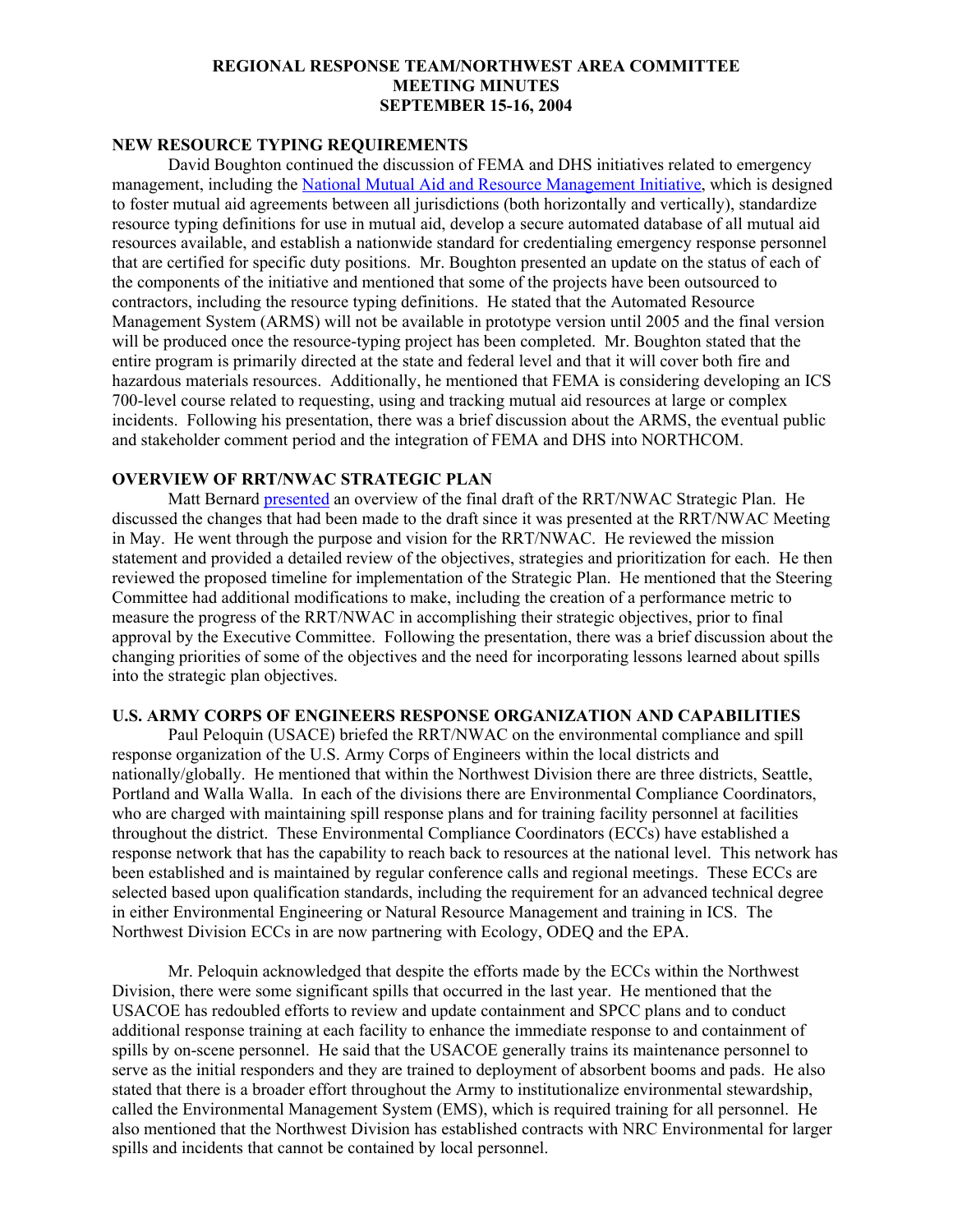Carolyn Markos, the Northwest District ECC then discussed the facility-specific EMS protocols the USACE will be implementing to improve environmental stewardship and prevent future spills. She highlighted the hazardous waste minimization and product recycling programs, the increased employee awareness, improved communications and response procedures, healthier rapport with regulators, and an overall improvement in readiness and coordination. She made it a point to thank the Washington Department of Ecology for their assistance in providing training on the basics of incident management to USACE employees at Bonneville and The Dalles Dam.

Following her presentation, there was a discussion between representatives of USACE, EPA, Ecology, and ODEQ about the funding for EMS training and spill preparedness, and about the role of the USACE representatives as the responsible party within the Incident Command System during a response to a spill at a USACE facility. The USACE representatives stated that the funding for spill preparedness was allocated to districts based upon a gap analysis that heavily weighted recent spills and regulatory citations. There was an extended discussion about the ICS issue that included input from Tammy Brown (Navy), who contradicted Gordon Taxer's position that NIMS and ICS are irrelevant to USACE operations. Ms. Brown offered training and qualifications standards for ICS and stated that DoD agencies are not exempt from the requirements placed on other responsible parties when there are spills at DoD facilities. Mr. Taxer stated that he was unaware of any previously established standard or uniform policy within USACE or DoD that required the use of ICS or the application of NIMS at responses to spills occurring at a USACE facility.

## **LEWIS AND CLARK NATIONAL WILDLIFE REFUGE**

## [http://willapa.fws.gov/LC\\_Website/LeCl\\_index.htm](http://willapa.fws.gov/LC_Website/LeCl_index.htm)

Charlie Hebert (U.S. Fish and Wildlife Service) provided a [presentation](http://www.rrt10nwac.com/ppt_main.asp?varDir=20&varCount=42&varFile=040915_rrtnwac.pdf) of the Columbia River Estuary and its vulnerability to an oil spill. He discussed the species of migratory birds that inhabit and feed in various areas of the estuary. He also discussed the geographic and ecological variability in different locations within the relatively small refuge complex. He discussed the habitat and diet of a variety of shorebirds, waterfowl, and birds of prey. He also mentioned the dynamic nature of the estuary, with species that are seasonal inhabitants, including the migratory birds and the spawning salmon, and the delicate ecosystem that exists at the tidal boundary between fresh and salt water. He concluded the presentation with a discussion of the possible ecological impacts of a even a small oil or hazardous materials release into the Columbia River.

## **MIGRATORY BIRD BEST PRACTICES POLICY**

 Charlie Hebert (U.S. Fish and Wildlife Service) continued with a [presentation](http://www.rrt10nwac.com/ppt_main.asp?varDir=21&varCount=36&varFile=040915_rrtnwac.pdf) on the recently developed and approved Migratory Bird Best Practices Policy, which was signed on April 27, 2004. The policy addressed major concerns the agency had about the lack of standardization amongst wildlife rehabilitation organizations and the lack of federal oversight or regulation requiring their certification prior to oil and fuel spills. The goals of the policy document are to incorporate emerging scientific data regarding effective and humane rehabilitation techniques, and to ensure the health and safety of volunteers and rehabilitation organization employees. The policy document also provides federal support for state and local legislation that would require permitting of rehabilitation organizations.

Eric Larsen (Washington Department of Fish and Wildlife) continued with an overview of the proposed regulations promulgated in Washington related to wildlife rehabilitation. In the Washington Department of Fish and Wildlife (WDFW) Rehabilitation Standards Rule, rehabilitation organizations would be required to comply with the minimum standard of care rules, which provide for humane and ethical decontamination techniques, effective feeding and rehabilitation principles, and safe and hygienic conditions at rehabilitation centers. Mr. Larsen announced that the WDFW is soliciting comments and stakeholder input for this proposed legislation. He recommended that the RRT/NWAC support this legislation by making modifications to the NWACP that incorporate the spirit and intent of the Migratory Birds Best Practices Policy and by encouraging bi-lateral agreements related to wildlife rehabilitation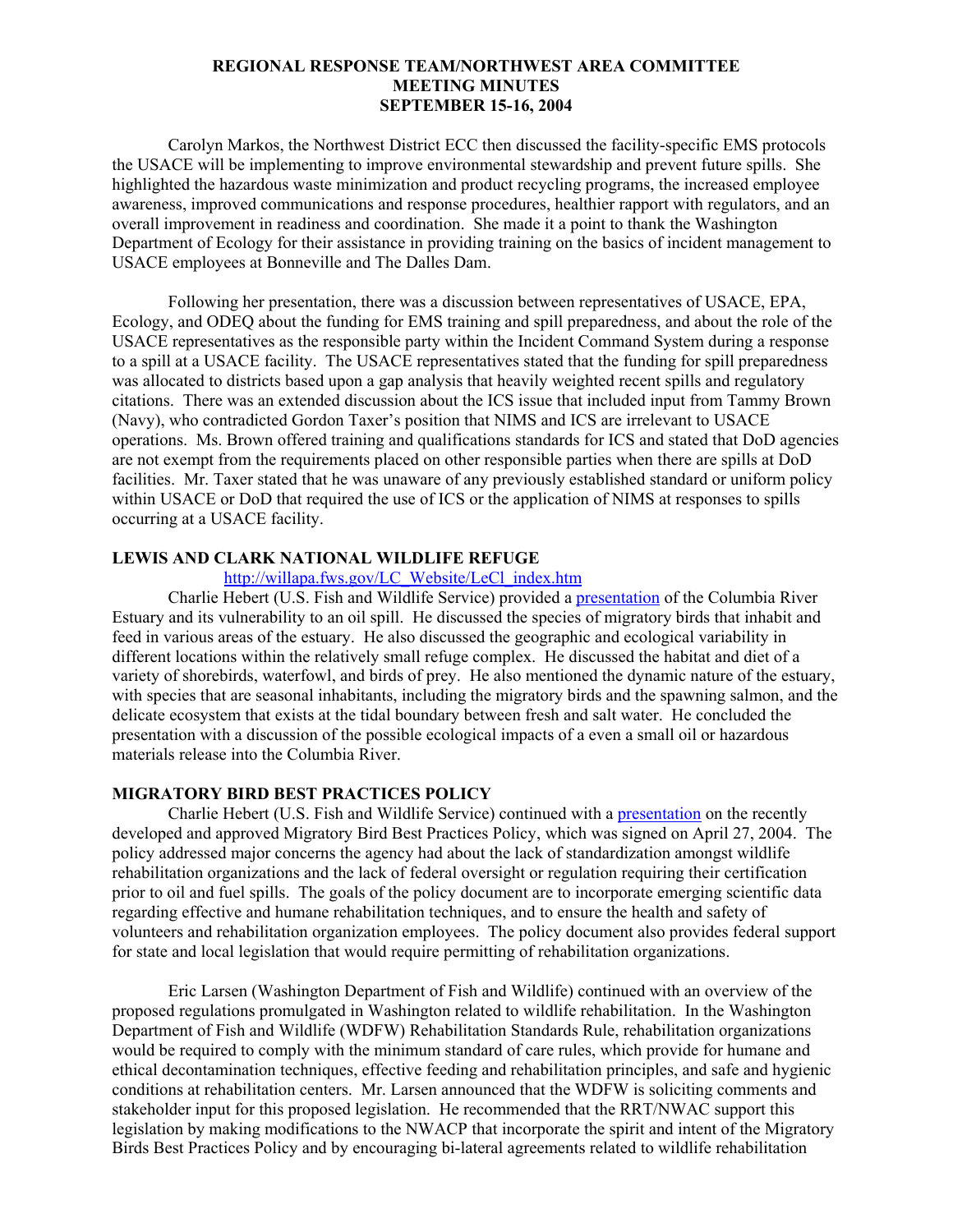within the CANUSWEST program. Specifically, he mentioned the need for developing a Wildlife Response Plan within Chapter 3000 of the NWACP, adding the Migratory Birds Best Practices document to the NWACP in Chapter 9000, adopting the WDFW minimum standards of care, and developing a Wildlife Unit within the ICS structure for oil and hazardous materials spills. Finally the Alaska and California Area Contingency Plans were cited as having model wildlife protection plans already in use.

 There was also discussion about the potential for more conclusive scientific data related to the success or failure of wildlife rehabilitation for particular species. Unfortunately, there have not been a lot of studies that have tracked animals from recovery through decontamination, rehabilitation, and release. Additionally, very few studies address survival rates of particular species as they relate to the toxicity of the spilled pollutant. As a result, the legislation and policies developed to date are based on the best available data and may need to be changed as more information and better techniques become available. Finally, there was a discussion about the limited number of wildlife rehabilitation agencies.

#### *WORKGROUP UPDATES:*

Before turning the discussion over to each of the workgroup chairs, Beth Sheldrake reviewed the modifications that were made to the workgroups, including the creation of the Communications and Outreach Workgroup from the former Public Affairs Workgroup and the development of a Logistics Workgroup from the disbanded Communications Workgroup. She mentioned that the Communications and Outreach Workgroup was set to meet on October 5, 2004 to discuss their charter and action plan. She stated that the EPA Region 10 Public Information Officer, Mark MacIntyre (EPA) has volunteered to chair the workgroup. Ms. Sheldrake also mentioned that the Logistics Workgroup is still working to determine membership and objectives, but that the workgroup chair, Scott Knudson (USCG, D13), has been selected and will be developing an action plan and charter soon.

#### *GEOGRAPHIC RESPONSE PLANNING*

Jack Wylie [presented](http://www.rrt10nwac.com/ppt_main.asp?varDir=22&varCount=1&varFile=040915_rrtnwac.pdf) a detailed overview of the progress the GRP Workgroup has made since May in completing a variety of tasks including the Deschutes River GRP. He discussed the outcome of the meeting held with the GRP Workgroup on August 20, 2004. He explained that the public comments and stakeholder feedback on the Deschutes River GRP have been incorporated into the document, which is the first inland GRP in Oregon, and the final document should be published by November. He mentioned that there would be additional inland GRPs drafted in the next year for areas in Washington, including the Cedar River, the Sammamish River, the Green River, the Duwamish River, the Snohomish River, the Wenatchee River and the Spokane River.

Mr. Wylie mentioned the joint efforts of the GRP Workgroup, Washington Department of Natural Resources, and NOAA to enhance, update, and link their existing shoreline databases. He discussed an upcoming meeting to be hosted by the Navy on September 28, 2004 to discuss improved functionality and mapping capabilities for all shoreline database information. He then discussed the biological opinion update that was being conducted in accordance with the Endangered Species Act to outline the responsibilities of the Federal and/or State On-Scene Coordinators at spills and hazardous materials incidents and what information should be included in GRPs to help OSCs evaluate the risks to endangered fish species, including salmon. The biological opinion, which relates primarily to NOAA fisheries, requires that the GRPs include information about seasonal fish passage through regional rivers and watersheds. There is an effort underway to simplify the data and include it in GIS layers within GRPs.

Jack Wylie also explained the work Dick Logan is doing on Archaeological Issues with the DOI and Ecology, including the training of archeological and cultural resources specialists and gathering sensitive information from tribal groups about the locations of these resources to ensure that the GRPs will provide warning to OSCs when responses are near tribal or historical resources to allow for additional protection. Jack also announced plans to develop written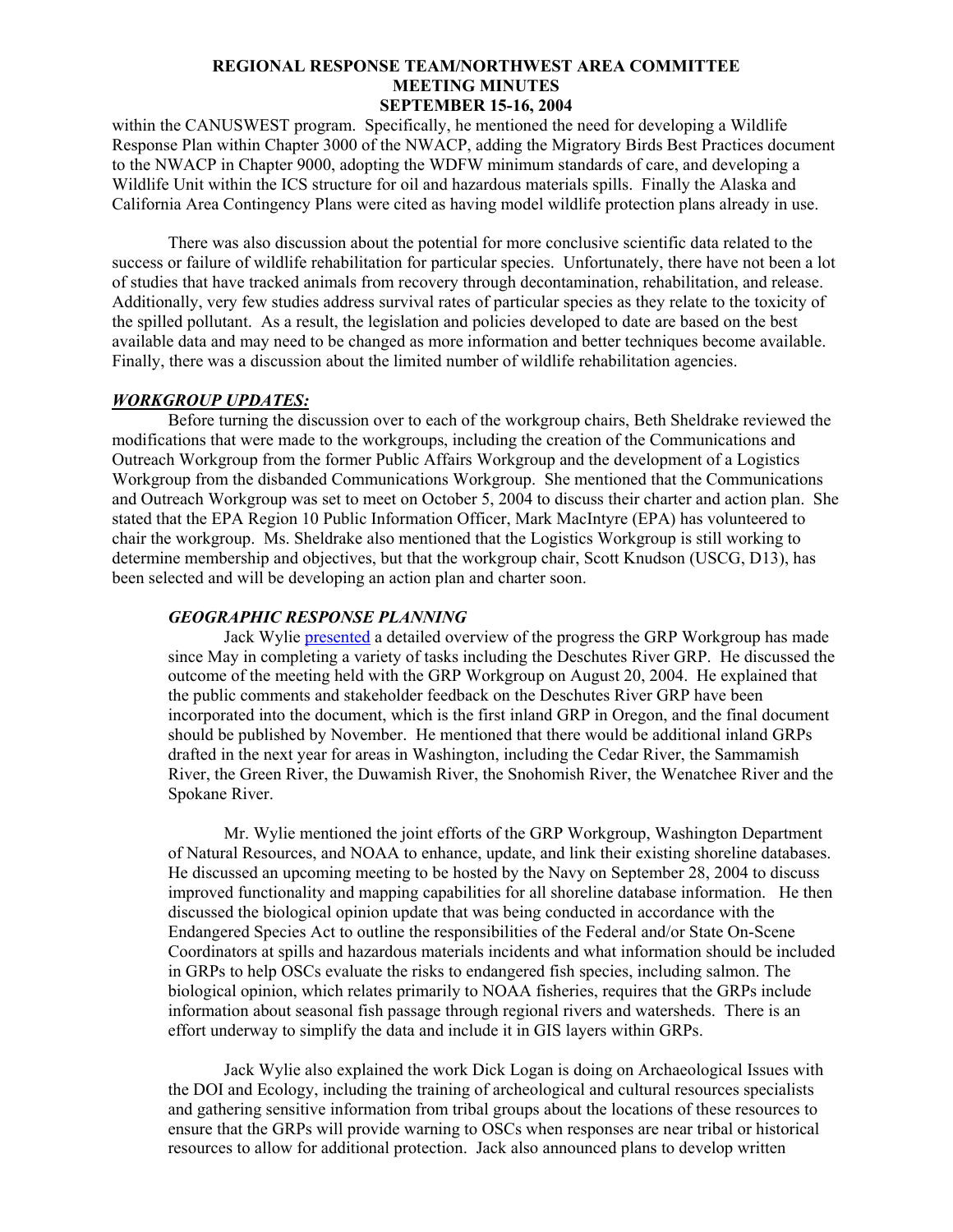standards for the formatting of inland and coastal GRPs. The workgroup plans to finalize these standards by January to be included in the 2005 NWACP. Finally, Jack announced the need for GRPs to address the protection of economic resources, which would need to be defined by the RRT/NWAC. He mentioned that the Executive Committee has asked the Steering Committee to investigate the ways that other regions have addressed this requirement.

### *HAZARDOUS SUBSTANCES*

Beth Sheldrake [presented](http://www.rrt10nwac.com/ppt_main.asp?varDir=23&varCount=1&varFile=040915_rrtnwac.pdf) an overview of the current projects in the Hazardous Substances Workgroup. The workgroup is working to complete revisions to Chapter 7000, Hazardous Substances, of the NWACP. The group is working to include WMD-specific information in Chapter 7000. Also including information derived from the Oregon Chemical Terrorism Plan, which was included in the 2004 revision of the NWACP, and to address the unique operational, logistical, financial, and administrative aspects of a WMD or hazardous substance response. USCG and EPA working together to develop these protocols. She also discussed the need to include WMD-specific response organization changes required by the NRP and technical information related to agents and response resources that are WMD-capable. She said that the Hazardous Substance Workgroup would request guidance from the NRT about what information can be included in the NWACP before publishing a draft of the document in October.

## *MARINE FIREFIGHTING*

Lieutenant Commander Amy Cocanour (MSO-Puget Sound) briefed that the Marine Firefighting Workgroup has been incorporated into the USCG D13 Marine Firefighting Commission. She mentioned that Lieutenant Jason Purbaugh (MSO-Puget Sound) has been attending all of the monthly meetings for the RRT/NWAC. She [presented](http://www.rrt10nwac.com/ppt_main.asp?varDir=24&varCount=1&varFile=040915_rrtnwac.pdf) an overview of the projects that the Marine Firefighting Commission has been working on related to updating the Marine Terrorism Response Plan, including defining training standards for marine firefighters, planning upcoming drills and exercises, and developing a marine firefighting response resource database to provide real-time information on the availability of apparatus, vessels, and crews. They are working to integrate the drill and exercise schedule into the preparations for the upcoming NPREP in 2006.

## *RESPONSE TECHNOLOGIES*

Ruth Yender (NOAA) discussed the progress made toward pre-approval for the focused application of dispersants on open water. There is an Environmental Risk Assessments underway by the USCG, which is seeking preauthorization areas and an analysis of risks and benefits related to the use of dispersants. The USCG and NOAA are interested in conducting a workshop to review oil spill scenarios related to dispersant use and the alternative mechanical recovery techniques within Washington along the Outer Coast and in Puget Sound. They are hoping to have participation from industry, response contractors and local, state and federal agencies. In addition, the workgroup is working to revise the existing dispersant checklist in the NWACP to make it user-friendly. Ruth also mentioned that the National Academy of Sciences is developing recommendations regarding the use of dispersants, which the workgroup will use to develop RRT/NWAC policies. Ruth also mentioned the goal of reviewing and revising the protocols for In-Situ Burning following inland oil spills.

## *STEERING COMMITTEE*

Beth Sheldrake [presented](http://www.rrt10nwac.com/ppt_main.asp?varDir=25&varCount=2&varFile=040915_rrtnwac.pdf) an update on the status of initiatives the Steering Committee is responsible for completing. She discussed the progress the committee was making on finalizing the Strategic Plan for the RRT/NWAC, which will go into effect in January 2005. She stated that the Steering Committee was beginning its annual review of the NWACP, with the goal of completing revisions in January and publishing the plan in February. Beth also discussed the effort to develop an Information Officer/Liaison Officer policy to enhance the trust and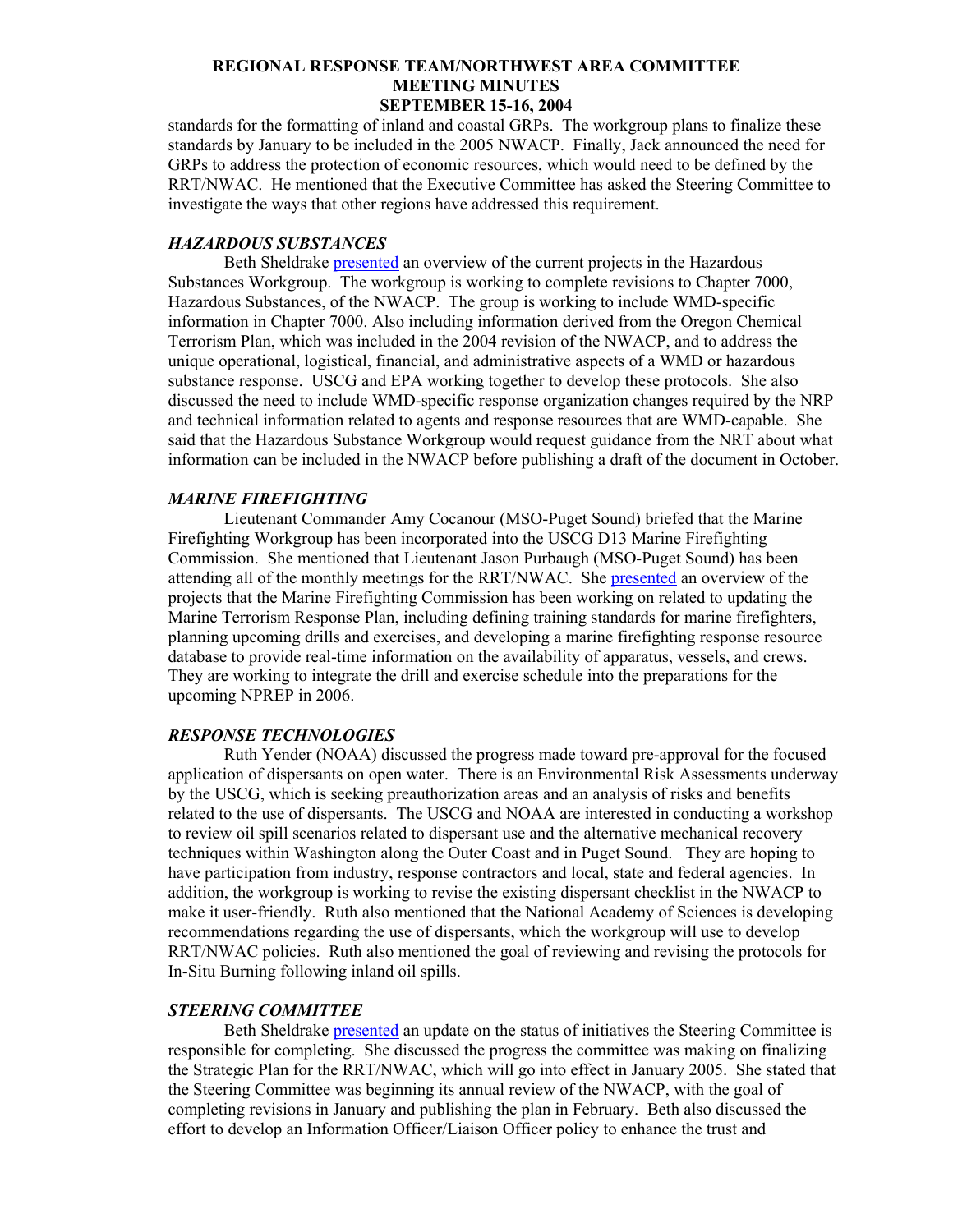credibility of the unified command at incident response. She mentioned the continued development of the RRT/NWAC website, membership revisions and upcoming meeting dates.

## **LEWIS AND CLARK NATIONAL AND STATE HISTORICAL PARKS**

## <http://www.nps.gov/lewi/index.htm>

Scott Stonum (National Park Service), the Resource Manager at Fort Clatsop, discussed the development of a joint initiative between the National Park Service, the State of Washington and the State of Oregon to preserve the historic and cultural resources at sites where the Lewis and Clark Expedition completed their westward trek to map portions of the Louisiana Purchase. The initiative to develop the Lewis and Clark National and State Historical Parks combined several state parks in Oregon and Washington with the existing Fort Clatsop National Historical Park on the bi-centennial of the Lewis and Clark Expedition. The Lewis and Clark National and State Historical Parks now include Ecola State Park, the Salt Works Heritage Site, Sunset Beach Heritage Site, Fort Stevens State Park, Netul Landing Heritage Site and Fort Clatsop National Historical Park within Oregon, and Dismal Nitch Heritage Site, Station Camp Heritage Site, Fort Columbia State Park, Cape Disappointment State Park and the Discovery Trail within Washington, on the north banks of the Columbia River. Mr. Stonum stated that there are plans to develop a trail that links Fort Clatsop and the Pacific Ocean at the Sunset Beach Heritage Site. He said that conservationists are working with Weyerhauser to purchase an additional tract of land to connect the Fort Clatsop National Historical Park with existing state and federal lands. He anticipated that if a deal could be brokered, the new trail could be dedicated by November 2005.

## **COLUMBIA RIVER BAR PILOTS**

## [http://www.columbiariverbarpilots.com](http://www.columbiariverbarpilots.com/)

 Captain Jewell introduced Captain Robert Johnson of the Columbia River Bar Pilots to discuss the role of the pilots in navigating large vessels through the Columbia River near Astoria, OR. Captain Johnson provided a thorough historical review of the Columbia River Bar and the role of pilots in navigating commercial vessels safely through this extremely hazardous navigable waterway that connects the Pacific Ocean to the Columbia River Shipping Channel. He explained the seasonal hazards at the Columbia River Bar, the protocols of the Columbia River Bar Pilots when boarding, navigating, assessing the serviceability of vessels, and responding to vessel equipment failures. He made reference to the hazards posed by uncontrollable commercial vessels to the jetties and other structures in the channel, such as the bridge supports and piers, during allisions. He cited a couple of past accidents and averted crises in the Columbia River Bar and explained the factors that led to the problems and the outcome of each incident. There was extended discussion about foreign vessels and about government vessel pilotage, including whether pilots are used on Navy or Coast Guard vessels, which are not required to take pilots.

### **AGENCY UPDATES:**

## *DEPARTMENT OF THE NAVY*

Tammy Brown stated that the Navy had no updates.

### *OCCUPATIONAL SAFETY AND HEALTH ADMINISTRATION*

Steve Gossman (OSHA) explained the administration's efforts to develop standards for emergency response personnel safety and for conducting on-scene inspections during emergency responses. The agency is continuing training in ICS and their roles and responsibilities for supporting the incident commander during emergency responses. OSHA is also working to develop standards to assist Safety Officers in completing their health and safety planning during an incident.

## *U.S. ARMY CORPS OF ENGINEERS*

Gordon Taxer referred to the briefings given by Paul Peloquin and Carolyn Markos.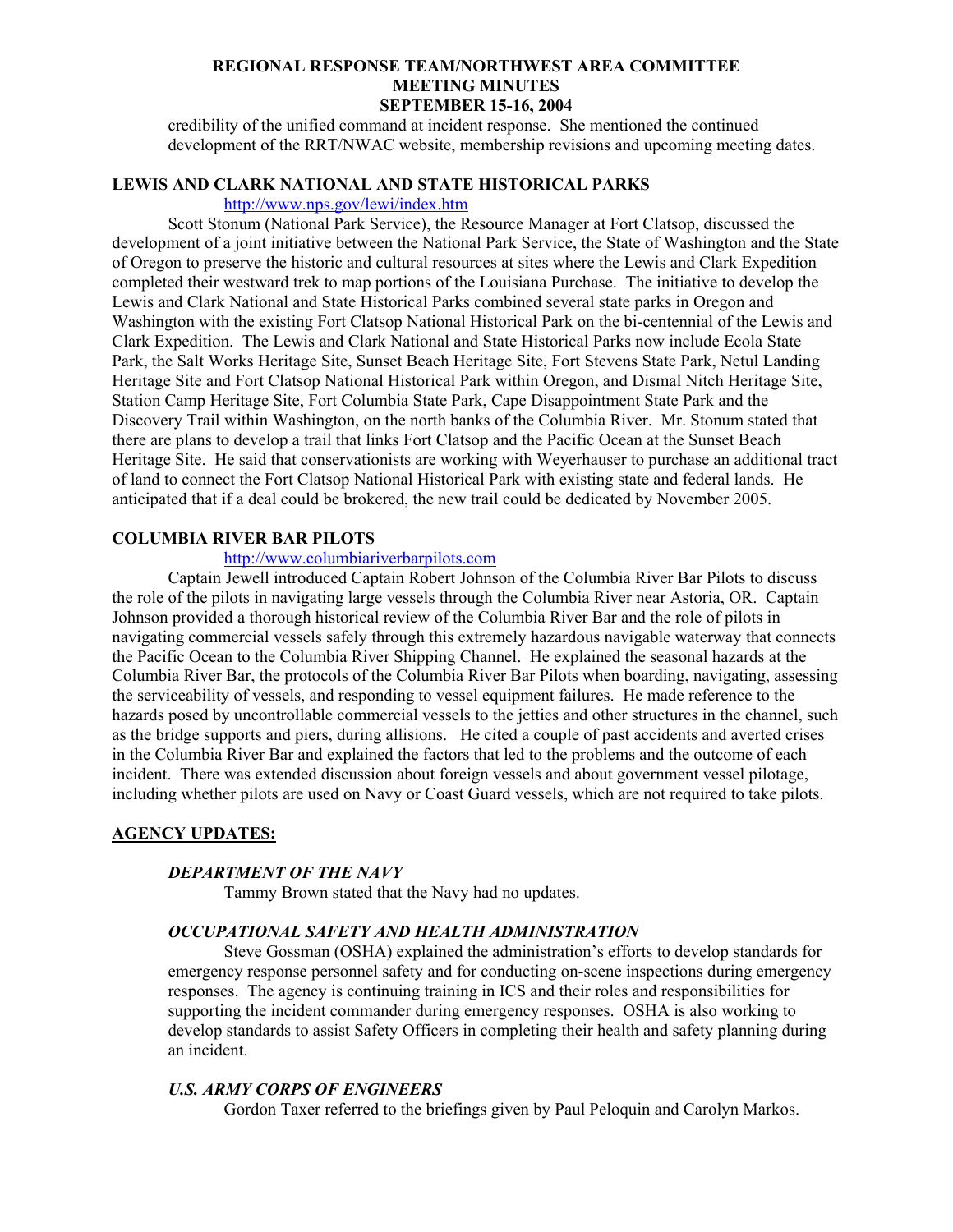## *FEDERAL EMERGENCY MANAGEMENT AGENCY*

Ron Britton mentioned the deployment of a majority of FEMA resources to support the hurricane relief efforts in Florida. He talked about the agency's request for volunteers and the requirement to extend the mobilization of some employees already serving in Florida after the first two hurricanes. Mr. Britton also explained that he is part of the Technical Hazards Group (THG), replacing Mike Hammond. His focus as the new director of the THG will be to expand the scope to be more service oriented with a focus on providing support to local, state, and federal agencies. He envisions providing training and hazards analysis, including providing a regional database for both training and response resources, including equipment and personnel. When completed, he hopes to be able to have FEMA provide monthly updates to the database for use by response personnel throughout the region.

## *IDAHO BUREAU OF HOMELAND SECURITY*

Mary Halverson explained the upcoming Idaho Prepare conference, which was formerly the SEPC. She also mentioned that she is updating the state's hazardous materials response plan. Finally, she mentioned the fact that IDEQ is also working on its first two GRPs in Idaho, as previously mentioned by Jack Wylie.

## *NATIONAL OCEANIC AND ATMOSPHERIC ADMINISTRATION*

Mark Miller discussed an upcoming two-day CAMEO training and directed those interested in participating to contact Damien Bailey for more information. He also mentioned that NOAA has compiled the Columbia River Atlas and he asked those interested in getting a copy to contact Ruth Yender. The electronic versions of the document will be available shortly on the NOAA website. Finally, Mr. Miller mentioned that the Office of Response Restoration was undergoing reorganization and as part of that change the Hazardous Materials Response Group will be combined with the Natural Resource Damage Assessment Group, which will provide better support to the unified command at spills.

## *OREGON DEPARTMENT OF ENVIRONMENTAL QUALITY*

Jack Wylie, filling in for Chuck Donaldson, discussed the continued partnership between ODEQ and the Oregon Department of Homeland Security and the Oregon Emergency Management Office on issues of homeland security. Mr. Wylie stated that Chuck Donaldson is an active member of the Governor's Homeland Security Council Steering Committee. He stated that ODEQ has also been very active in reviewing and commenting on the NRP and NIMS documents that have been drafted in the past year. Finally, Mr. Wylie mentioned a personnel change involving Mike Greenberg, formerly the WMD SOSC with ODEQ, has taken on the additional duty as the Northwest Region SOSC, replacing Chris Kauffman.

### *U.S. ENVIRONMENTAL PROTECTION AGENCY*

Chris Field discussed the deployment of 11 personnel from Region 10 and over 150 nationwide to support hurricane relief efforts in Florida. He also mentioned an EPA initiative to develop regional incident management teams. He explained that over a dozen Region 10 OSCs are in Dallas for an ICS Academy that is designed to train OSCs on 12 specific positions within the ICS structure as part of the Region 10 IMT. Mr. Field also discussed one of the major areas of focus for EPA Region 10 was the Upper Columbia River near Roosevelt, Washington, where there is an ongoing \$1.5 removal project. He also discussed the potential for another large removal in the Columbia River for possible widespread elemental mercury pools from smelting operations in southern British Columbia and northern Washington. He recently assigned an OSC to investigate the novel techniques for locating elemental mercury underwater and he requested the support of any other agency within the RRT/NWAC who might have historical information about elemental mercury contamination on the Upper Columbia River. Preston Sleeger (DOI) offered his experiences in the area during his former service with the Bureau of Land Management and the Bureau of Reclamation. He agreed to discuss it with the assigned OSC.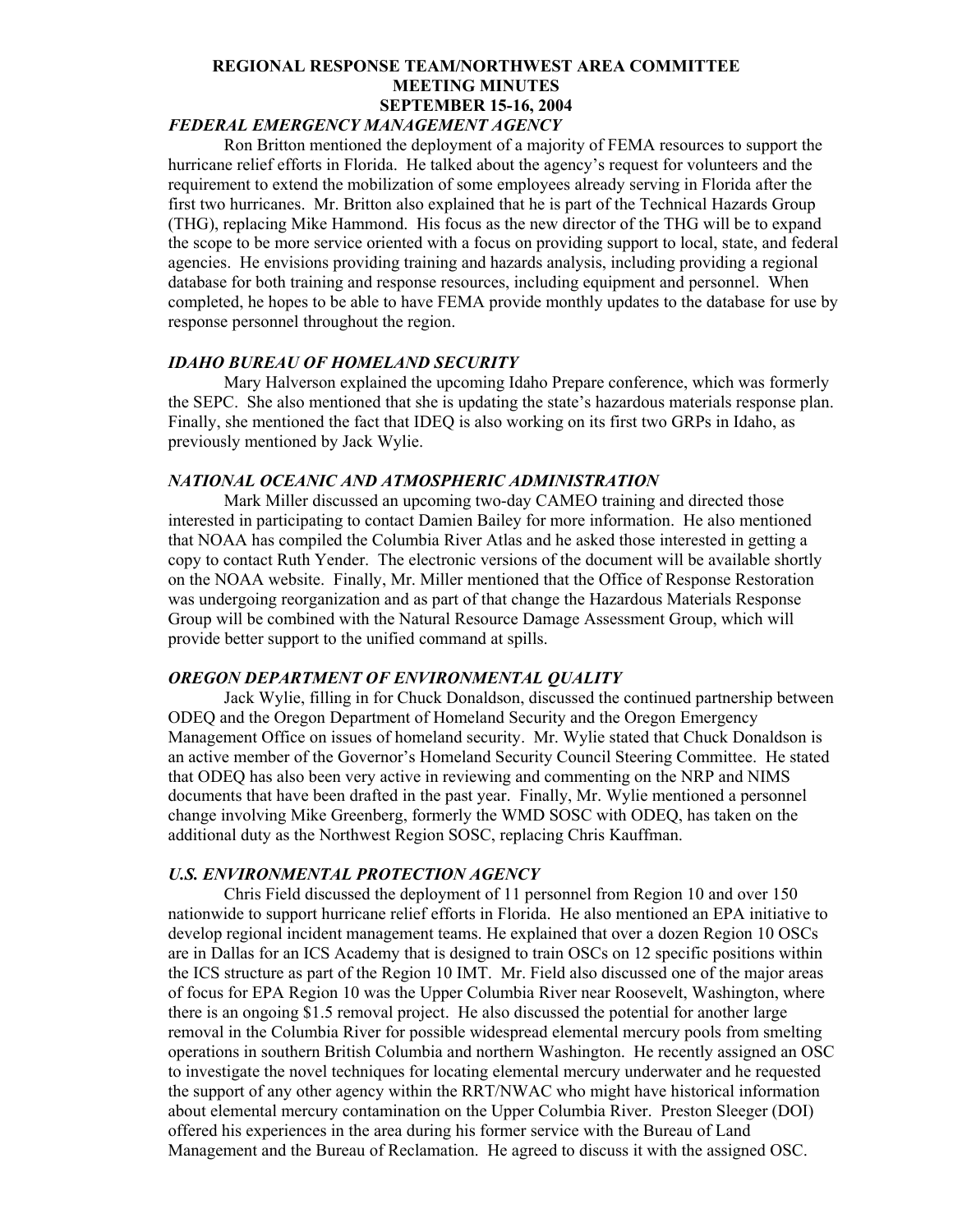Finally, Chris Field mentioned upcoming OSC Readiness Training to be held in Phoenix, Arizona on November 15-18 and there are slots available an OSC from each of the states in the region.

## *U.S. COAST GUARD, DISTRICT 13*

Captain Chip Boothe mentioned the continued development of the Sector Command concept, which is the reorganization strategy for the  $13<sup>th</sup>$  Coast Guard District. He stated that while this is not yet ready for public scrutiny, he wanted to highlight the fact that however the district is structured, the goal will be to maintain continuity for response by designating two officers to serve as FOSCs throughout the reorganization. Captain Boothe also mentioned that the USCG D13 is developing incident management assistance teams (IMATs) and that Commander Bill Whitson has been helping to develop what will be referred to as Area IMAT - North. He also mentioned the USCG IMAT participation in the SONS exercise in April, a military deployment operation in the Port of San Diego, and staff participation in the hurricane relief efforts in Florida.

#### *WASHINGTON DEPARTMENT OF ECOLOGY*

Dale Jensen discussed several recent responses, including a methamphetamine laboratory aboard a vessel and responses to spill events at Weyerhauser and USACE facilities. He provided an overview of his role on the Governors Emergency Management Council and how it directly correlated to the initiatives within Ecology's Spill Prevention, Preparedness and Response Program. He discussed the initiatives of the Preparedness Section, which include the development of the Contingency Planning Rule and the Oil Transfer Rule. He stated that the Contingency Planning Rule would be released in mid-summer 2005. Mr. Jensen mentioned that the Oil Transfer Rule has been making measured progress with an advisory committee that has begun studies of similar legislation, but has been delayed by the inability to fill a project position. He stated that Ecology has also developed an IMAT team by conducting drills and exercises with several SOSCs at Lake Chelan.

## *U.S. COAST GUARD, MARINE SAFETY OFFICE – PORTLAND*

Captain Jewell mentioned that there have not been very many responses in the MSO – Portland jurisdiction since May. However, he did mention that due to the upcoming campaign visits scheduled by President Bush and Senator Kerry, the MSO would be heavily involved in security operations.

## *U.S. COAST GUARD, MARINE SAFETY OFFICE – PUGET SOUND*

Captain Ellis discussed the recent purchases made with the \$1.5 million allocated by Senator Murray for security initiatives, including the purchase of two regional weather sensors, 12 vessel sensors, and infrastructure for a regional Vessel Traffic Operations Support System, which can track movement of vessels from the Straight of Juan de Fuca to the San Juan Islands and throughout the Puget Sound. He mentioned that this system would be provided to any response agency partner that would like to have it on their vessels as an outreach and preparedness initiative for oil pollution prevention. Second, Captain Ellis mentioned the Automatic Identification System (AIS) repeaters would be installed by November 2004 to allow vessels with VTOSS transponders to identify themselves with the USCG at elevated MARSEC levels. Next, he mentioned homeland security training initiatives related to vessel and facility security that would be held in October 2004 and November 2004 and sponsored by the National Security Reviewing Center. He concluded with a summary of the joint full-scale exercise conducted with the Seattle Police, Seattle Fire, and the FBI at the Port of Seattle, which simulated a response to a terrorism incident on a cruise ship. Captain Ellis stated that there were a lot of lessons learned about conducting a multiple agency response under unified command and that they should continue to exercise with challenging incident scenarios.